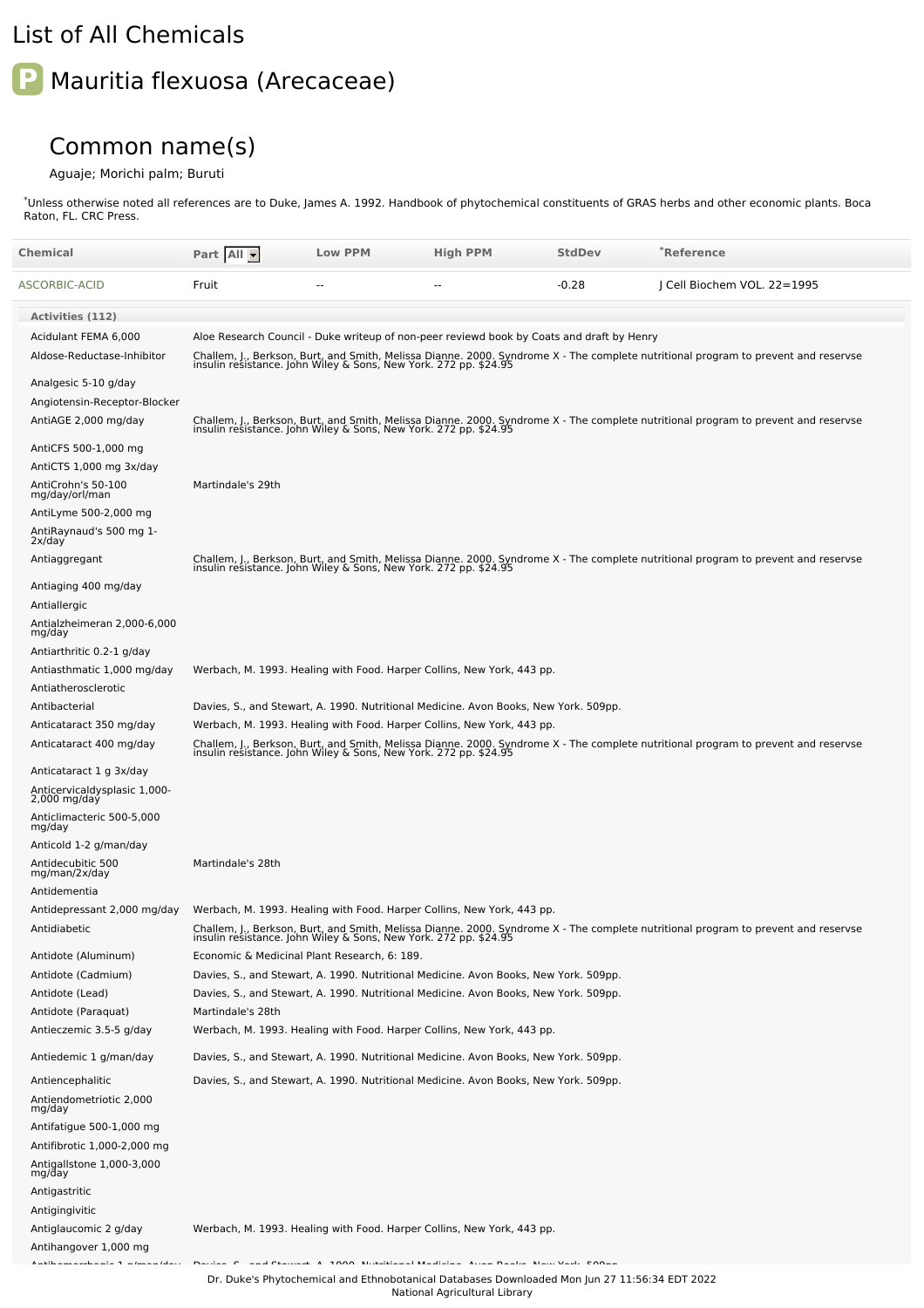| Antinemonnagic 1 g/man/uay               | Davies, 5., and Stewart, A. 1990. Nuthtional medicine. Avon Dooks, New Tork. Subpp.                                                                                                                    |
|------------------------------------------|--------------------------------------------------------------------------------------------------------------------------------------------------------------------------------------------------------|
| Antihepatitic 2-6 g/man/day              | Davies, S., and Stewart, A. 1990. Nutritional Medicine. Avon Books, New York. 509pp.                                                                                                                   |
| Antihepatotoxic                          | Economic & Medicinal Plant Research, 6: 189.                                                                                                                                                           |
| Antiherpetic 1-5 g/day                   |                                                                                                                                                                                                        |
|                                          |                                                                                                                                                                                                        |
| Antihistaminic 2 g/day orl<br>man        |                                                                                                                                                                                                        |
| Antihypertensive                         |                                                                                                                                                                                                        |
|                                          |                                                                                                                                                                                                        |
| Antiinfertility 1 g/day                  | Werbach, M. 1993. Healing with Food. Harper Collins, New York, 443 pp.                                                                                                                                 |
| Antiinflammatory                         | Pizzorno, J.E. and Murray, M.T. 1985. A Textbook of Natural Medicine. John Bastyr College Publications, Seattle, Washington (Looseleaf).                                                               |
| Antilepric 1.5 g/man/day                 | Martindale's 28th                                                                                                                                                                                      |
| Antilithic 1,000-3,000 mg/day            |                                                                                                                                                                                                        |
| Antimaculitic                            |                                                                                                                                                                                                        |
| Antimeasles                              | Davies, S., and Stewart, A. 1990. Nutritional Medicine. Avon Books, New York. 509pp.                                                                                                                   |
| Antimenopausal 500-5,000                 |                                                                                                                                                                                                        |
| mg/day                                   |                                                                                                                                                                                                        |
| Antimigraine                             | Martindale's 29th                                                                                                                                                                                      |
| Antimutagenic                            | Economic & Medicinal Plant Research, 6: 235.                                                                                                                                                           |
|                                          |                                                                                                                                                                                                        |
| Antineuramidase                          |                                                                                                                                                                                                        |
| Antinitrosic 1 g/man/day                 | Martindale's 28th                                                                                                                                                                                      |
| Antiobesity 1 g 3x/day                   | Werbach, M. 1993. Healing with Food. Harper Collins, New York, 443 pp.                                                                                                                                 |
| Antiorchitic                             | Davies, S., and Stewart, A. 1990. Nutritional Medicine. Avon Books, New York. 509pp.                                                                                                                   |
| Antiosteoarthritic 1 g 2x/day            | Werbach, M. 1993. Healing with Food. Harper Collins, New York, 443 pp.                                                                                                                                 |
| Antiosteoporotic 500 mg/day              |                                                                                                                                                                                                        |
|                                          |                                                                                                                                                                                                        |
| Antioxidant 100 ppm                      |                                                                                                                                                                                                        |
| Antiparkinsonian 1 g 2-3x/day            |                                                                                                                                                                                                        |
| Antiparotitic                            | Davies, S., and Stewart, A. 1990. Nutritional Medicine. Avon Books, New York. 509pp.                                                                                                                   |
| Antiperiodontitic 1 g 2x/day             | Werbach, M. 1993. Healing with Food. Harper Collins, New York, 443 pp.                                                                                                                                 |
| Antipneumonic                            | Pizzorno, J.E. and Murray, M.T. 1985. A Textbook of Natural Medicine. John Bastyr College Publications, Seattle, Washington (Looseleaf).                                                               |
| Antipodriac                              | Davies, S., and Stewart, A. 1990. Nutritional Medicine. Avon Books, New York. 509pp.                                                                                                                   |
|                                          |                                                                                                                                                                                                        |
| Antipoliomyelitic                        | Davies, S., and Stewart, A. 1990. Nutritional Medicine. Avon Books, New York. 509pp.                                                                                                                   |
| Antipyretic                              | Economic & Medicinal Plant Research, 6: 189.                                                                                                                                                           |
| Antiradicular                            | Challem, J., Berkson, Burt, and Smith, Melissa Dianne. 2000. Syndrome X - The complete nutritional program to prevent and reservse<br>insulin resistance. John Wiley & Sons, New York. 272 pp. \$24.95 |
|                                          |                                                                                                                                                                                                        |
| Antiretinotic                            |                                                                                                                                                                                                        |
| Antirheumatic                            |                                                                                                                                                                                                        |
| Antirhinitic 1,000 mg 3x/day             |                                                                                                                                                                                                        |
| Antiscorbutic 10 mg/man/day              | Martindale's 28th                                                                                                                                                                                      |
| Antiseptic MIC=3.3-217                   | Martindale's 28th                                                                                                                                                                                      |
| mg/ml                                    |                                                                                                                                                                                                        |
| Antiseptic 4-8 g/day                     | Challem, J., Berkson, Burt, and Smith, Melissa Dianne. 2000. Syndrome X - The complete nutritional program to prevent and reservse                                                                     |
|                                          | insulin resistance. John Wiley & Sons, New York. 272 pp. \$24.9                                                                                                                                        |
| Antishingles                             | Davies, S., and Stewart, A. 1990. Nutritional Medicine. Avon Books, New York. 509pp.                                                                                                                   |
| Antispasmodic 500-5,000                  |                                                                                                                                                                                                        |
| mg/day                                   |                                                                                                                                                                                                        |
| Antistress 500-1,000 mg                  |                                                                                                                                                                                                        |
| Antisyndrome-X 1-4 g/day                 | Challem, J., Berkson, Burt, and Smith, Melissa Dianne. 2000. Syndrome X - The complete nutritional program to prevent and reservse<br>insulin resistance. John Wiley & Sons, New York. 272 pp. \$24.95 |
|                                          |                                                                                                                                                                                                        |
|                                          |                                                                                                                                                                                                        |
| Antitumor (Gastric)                      |                                                                                                                                                                                                        |
| Antitumor (Lung)                         |                                                                                                                                                                                                        |
| Antiulcer                                |                                                                                                                                                                                                        |
|                                          |                                                                                                                                                                                                        |
| Antiviral 1-5 g/day                      |                                                                                                                                                                                                        |
| Apoptotic 1-10 mM                        |                                                                                                                                                                                                        |
| Asthma-preventive 1,000                  | Pizzorno, J.E. and Murray, M.T. 1985. A Textbook of Natural Medicine. John Bastyr College Publications, Seattle, Washington (Looseleaf).                                                               |
| mg/day/orl                               |                                                                                                                                                                                                        |
| Beta-Adrenergic Receptor<br>Blocker      |                                                                                                                                                                                                        |
| Beta-Glucuronidase-Inhibitor             |                                                                                                                                                                                                        |
| 1.5 g/day/man                            |                                                                                                                                                                                                        |
| Calcium-Antagonist                       |                                                                                                                                                                                                        |
| Cancer-Preventive                        | Stitt, P. A. Why George Should Eat Broccoli. Dougherty Co, Milwaukee, WI, 1990, 399 pp.                                                                                                                |
|                                          |                                                                                                                                                                                                        |
| Cardioprotective                         |                                                                                                                                                                                                        |
| Cold-preventive 1-2 g/day                | Davies, S., and Stewart, A. 1990. Nutritional Medicine. Avon Books, New York. 509pp.                                                                                                                   |
| Collagenic                               |                                                                                                                                                                                                        |
| Detoxicant                               |                                                                                                                                                                                                        |
| Diuretic 700 mg/man/orl                  |                                                                                                                                                                                                        |
|                                          |                                                                                                                                                                                                        |
| Fistula-Preventive                       | Pizzorno, J.E. and Murray, M.T. 1985. A Textbook of Natural Medicine. John Bastyr College Publications, Seattle, Washington (Looseleaf).                                                               |
| Hypocholesterolemic 300-<br>1,000 mg/day | Davies, S., and Stewart, A. 1990. Nutritional Medicine. Avon Books, New York. 509pp.                                                                                                                   |
| Hypoglycemic                             |                                                                                                                                                                                                        |
|                                          | Challem, J., Berkson, Burt, and Smith, Melissa Dianne. 2000. Syndrome X - The complete nutritional program to prevent and reservse<br>insulin resistance. John Wiley & Sons, New York. 272 pp. \$24.95 |
| Hypotensive 1,000                        |                                                                                                                                                                                                        |
|                                          |                                                                                                                                                                                                        |
| mg/man/day<br>Immunomodulator            |                                                                                                                                                                                                        |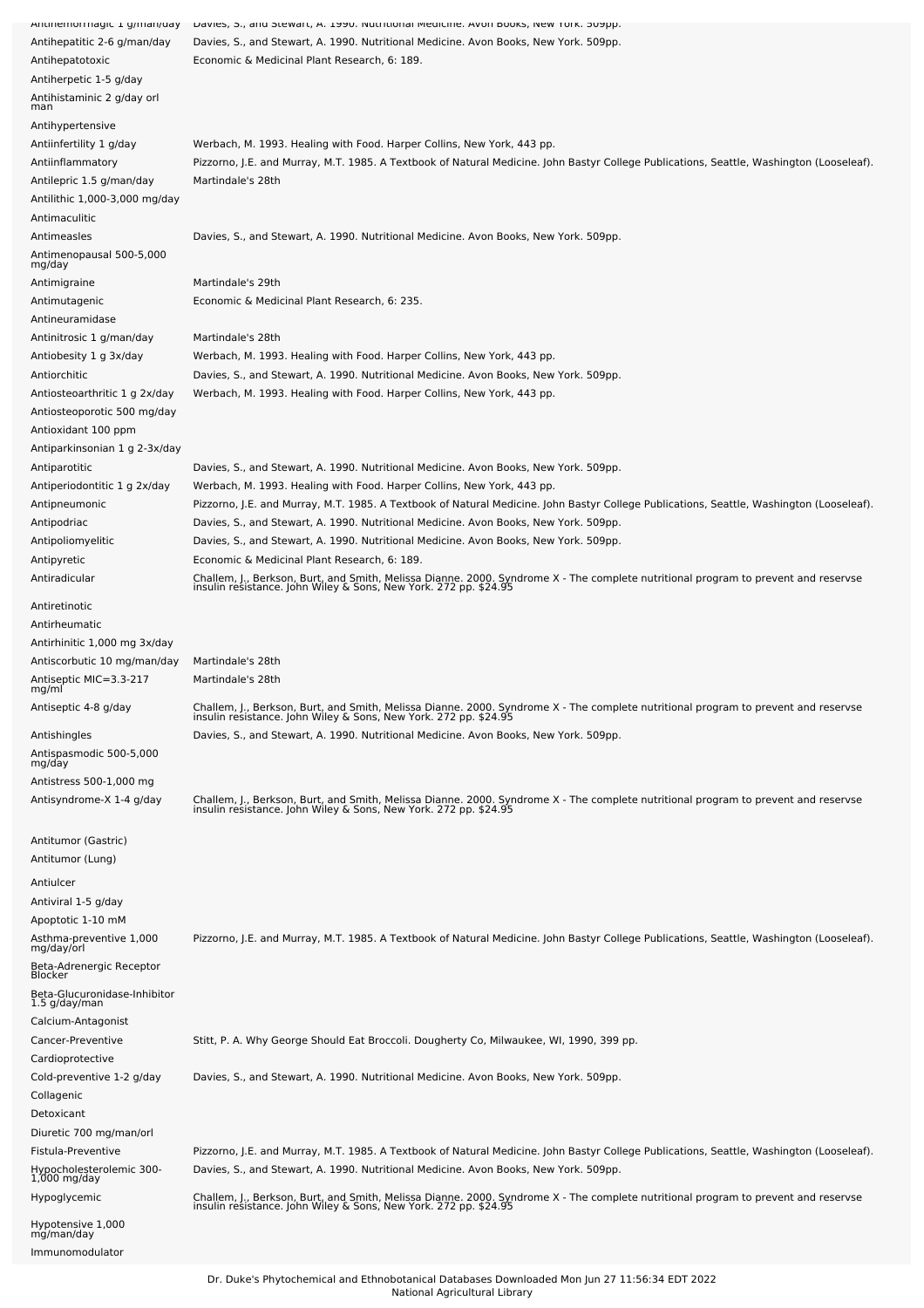| Immunostimulant                                                                                                                                                                                     | Challem, J., Berkson, Burt, and Smith, Melissa Dianne. 2000. Syndrome X - The complete nutritional program to prevent and reservse<br>insulin resistance. John Wiley & Sons, New York. 272 pp. \$24.95 |                                                                                      |                                                                                      |         |                             |  |  |  |  |
|-----------------------------------------------------------------------------------------------------------------------------------------------------------------------------------------------------|--------------------------------------------------------------------------------------------------------------------------------------------------------------------------------------------------------|--------------------------------------------------------------------------------------|--------------------------------------------------------------------------------------|---------|-----------------------------|--|--|--|--|
| Interferonogenic                                                                                                                                                                                    | Pizzorno, J.E. and Murray, M.T. 1985. A Textbook of Natural Medicine. John Bastyr College Publications, Seattle, Washington (Looseleaf).                                                               |                                                                                      |                                                                                      |         |                             |  |  |  |  |
| Lithogenic                                                                                                                                                                                          |                                                                                                                                                                                                        | Davies, S., and Stewart, A. 1990. Nutritional Medicine. Avon Books, New York. 509pp. |                                                                                      |         |                             |  |  |  |  |
| Mucolytic 1 g/woman/day                                                                                                                                                                             | Martindale's 28th                                                                                                                                                                                      |                                                                                      |                                                                                      |         |                             |  |  |  |  |
| Pesticide                                                                                                                                                                                           |                                                                                                                                                                                                        |                                                                                      |                                                                                      |         |                             |  |  |  |  |
| Uricosuric 4 g/man/day                                                                                                                                                                              |                                                                                                                                                                                                        | Davies, S., and Stewart, A. 1990. Nutritional Medicine. Avon Books, New York. 509pp. |                                                                                      |         |                             |  |  |  |  |
| Urinary-Acidulant                                                                                                                                                                                   | Martindale's 29th                                                                                                                                                                                      |                                                                                      |                                                                                      |         |                             |  |  |  |  |
| Vasodilator                                                                                                                                                                                         |                                                                                                                                                                                                        |                                                                                      |                                                                                      |         |                             |  |  |  |  |
| Vulnerary                                                                                                                                                                                           | Pizzorno, J.E. and Murray, M.T. 1985. A Textbook of Natural Medicine. John Bastyr College Publications, Seattle, Washington (Looseleaf).                                                               |                                                                                      |                                                                                      |         |                             |  |  |  |  |
|                                                                                                                                                                                                     |                                                                                                                                                                                                        |                                                                                      |                                                                                      |         |                             |  |  |  |  |
| <b>ASH</b>                                                                                                                                                                                          | Fruit                                                                                                                                                                                                  | 8000.0                                                                               | 17390.0                                                                              | $-1.02$ | J Cell Biochem VOL. 22=1995 |  |  |  |  |
| <b>CALCIUM</b>                                                                                                                                                                                      | Fruit                                                                                                                                                                                                  | 740.0                                                                                | 1610.0                                                                               | $-0.52$ | J Cell Biochem VOL. 22=1995 |  |  |  |  |
| <b>Activities (28)</b>                                                                                                                                                                              |                                                                                                                                                                                                        |                                                                                      |                                                                                      |         |                             |  |  |  |  |
| AntiPMS 1 g/day                                                                                                                                                                                     |                                                                                                                                                                                                        |                                                                                      |                                                                                      |         |                             |  |  |  |  |
| Antiallergic 500 mg/day                                                                                                                                                                             |                                                                                                                                                                                                        |                                                                                      |                                                                                      |         |                             |  |  |  |  |
| Antianxiety                                                                                                                                                                                         |                                                                                                                                                                                                        |                                                                                      | Davies, S., and Stewart, A. 1990. Nutritional Medicine. Avon Books, New York. 509pp. |         |                             |  |  |  |  |
| Antiarrhythmic 500-1,500 mg                                                                                                                                                                         |                                                                                                                                                                                                        |                                                                                      |                                                                                      |         |                             |  |  |  |  |
| Antiarthritic 1,000 mg/day                                                                                                                                                                          |                                                                                                                                                                                                        |                                                                                      |                                                                                      |         |                             |  |  |  |  |
| Antiatherosclerotic 500 mg/day                                                                                                                                                                      |                                                                                                                                                                                                        |                                                                                      | Werbach, M. 1993. Healing with Food. Harper Collins, New York, 443 pp.               |         |                             |  |  |  |  |
|                                                                                                                                                                                                     |                                                                                                                                                                                                        |                                                                                      |                                                                                      |         |                             |  |  |  |  |
| Antidepressant                                                                                                                                                                                      | Anticlimacteric 1,000-1,500 mg/day                                                                                                                                                                     |                                                                                      |                                                                                      |         |                             |  |  |  |  |
| Davies, S., and Stewart, A. 1990. Nutritional Medicine. Avon Books, New York. 509pp.<br>Antidote (Aluminum)<br>Davies, S., and Stewart, A. 1990. Nutritional Medicine. Avon Books, New York. 509pp. |                                                                                                                                                                                                        |                                                                                      |                                                                                      |         |                             |  |  |  |  |
| Antidote (Lead)<br>Davies, S., and Stewart, A. 1990. Nutritional Medicine. Avon Books, New York. 509pp.                                                                                             |                                                                                                                                                                                                        |                                                                                      |                                                                                      |         |                             |  |  |  |  |
| Davies, S., and Stewart, A. 1990. Nutritional Medicine. Avon Books, New York. 509pp.<br>Antihyperkinetic                                                                                            |                                                                                                                                                                                                        |                                                                                      |                                                                                      |         |                             |  |  |  |  |
| Antihypertensive                                                                                                                                                                                    |                                                                                                                                                                                                        |                                                                                      |                                                                                      |         |                             |  |  |  |  |
| Davies, S., and Stewart, A. 1990. Nutritional Medicine. Avon Books, New York. 509pp.<br>Antiinsomniac                                                                                               |                                                                                                                                                                                                        |                                                                                      |                                                                                      |         |                             |  |  |  |  |
|                                                                                                                                                                                                     |                                                                                                                                                                                                        |                                                                                      |                                                                                      |         |                             |  |  |  |  |
| Antimenopausal 1,000-1,500 mg/day                                                                                                                                                                   |                                                                                                                                                                                                        |                                                                                      |                                                                                      |         |                             |  |  |  |  |
| Antiobesity                                                                                                                                                                                         |                                                                                                                                                                                                        |                                                                                      |                                                                                      |         |                             |  |  |  |  |
| Antiosteoporotic 500-2,000 mg/day                                                                                                                                                                   |                                                                                                                                                                                                        |                                                                                      |                                                                                      |         |                             |  |  |  |  |
| Antiperiodontitic 750 mg/day<br>Werbach, M. 1993. Healing with Food. Harper Collins, New York, 443 pp.                                                                                              |                                                                                                                                                                                                        |                                                                                      |                                                                                      |         |                             |  |  |  |  |
| Antirheumatic 1,000 mg/day                                                                                                                                                                          |                                                                                                                                                                                                        |                                                                                      |                                                                                      |         |                             |  |  |  |  |
| Antistress 500-1,500 mg/day                                                                                                                                                                         |                                                                                                                                                                                                        |                                                                                      |                                                                                      |         |                             |  |  |  |  |
| Antitic                                                                                                                                                                                             |                                                                                                                                                                                                        |                                                                                      | Davies, S., and Stewart, A. 1990. Nutritional Medicine. Avon Books, New York. 509pp. |         |                             |  |  |  |  |
| Anxiolytic 500-1,500 mg/day                                                                                                                                                                         |                                                                                                                                                                                                        |                                                                                      |                                                                                      |         |                             |  |  |  |  |
| Calcium-Channel-Blocker                                                                                                                                                                             |                                                                                                                                                                                                        |                                                                                      |                                                                                      |         |                             |  |  |  |  |
| Diuretic                                                                                                                                                                                            |                                                                                                                                                                                                        |                                                                                      |                                                                                      |         |                             |  |  |  |  |
| Hypocholesterolemic 500 mg/day                                                                                                                                                                      |                                                                                                                                                                                                        |                                                                                      | Werbach, M. 1993. Healing with Food. Harper Collins, New York, 443 pp.               |         |                             |  |  |  |  |
| Hypotensive 1 g/day                                                                                                                                                                                 |                                                                                                                                                                                                        |                                                                                      | Werbach, M. 1993. Healing with Food. Harper Collins, New York, 443 pp.               |         |                             |  |  |  |  |
| Laxative 1,000-1,200 mg                                                                                                                                                                             |                                                                                                                                                                                                        |                                                                                      |                                                                                      |         |                             |  |  |  |  |
| Tranquilizer 500-1,500 mg/day                                                                                                                                                                       |                                                                                                                                                                                                        |                                                                                      |                                                                                      |         |                             |  |  |  |  |
| Vasodilator                                                                                                                                                                                         |                                                                                                                                                                                                        |                                                                                      |                                                                                      |         |                             |  |  |  |  |
|                                                                                                                                                                                                     |                                                                                                                                                                                                        |                                                                                      |                                                                                      |         |                             |  |  |  |  |
| <b>CARBOPHYDRATES</b>                                                                                                                                                                               | Fruit                                                                                                                                                                                                  | 190000.0                                                                             | 413045.0                                                                             |         | Cell Biochem VOL. 22=1995   |  |  |  |  |
| <b>FAT</b>                                                                                                                                                                                          | Fruit                                                                                                                                                                                                  | 250000.0                                                                             | 534475.0                                                                             | 3.44    | J Cell Biochem VOL. 22=1995 |  |  |  |  |

| <b>FIBER</b>                 | Fruit | 10000.0 | 21740.0                                                                                 | $-1.13$ | Cell Biochem VOL. 22=1995                                                                                                                |
|------------------------------|-------|---------|-----------------------------------------------------------------------------------------|---------|------------------------------------------------------------------------------------------------------------------------------------------|
| Activities (15)              |       |         |                                                                                         |         |                                                                                                                                          |
| Angiotensin-Receptor-Blocker |       |         |                                                                                         |         |                                                                                                                                          |
| Antidiabetic                 |       |         |                                                                                         |         |                                                                                                                                          |
| Antihypertensive             |       |         |                                                                                         |         |                                                                                                                                          |
| Antiobesity                  |       |         |                                                                                         |         |                                                                                                                                          |
| Antitumor                    |       |         |                                                                                         |         | Pizzorno, J.E. and Murray, M.T. 1985. A Textbook of Natural Medicine. John Bastyr College Publications, Seattle, Washington (Looseleaf). |
| Antiulcer                    |       |         |                                                                                         |         | Pizzorno, J.E. and Murray, M.T. 1985. A Textbook of Natural Medicine. John Bastyr College Publications, Seattle, Washington (Looseleaf). |
| Beta-Blocker                 |       |         |                                                                                         |         |                                                                                                                                          |
| Cancer-Preventive            |       |         | Stitt, P. A. Why George Should Eat Broccoli. Dougherty Co, Milwaukee, WI, 1990, 399 pp. |         |                                                                                                                                          |
| Cardioprotective             |       |         |                                                                                         |         |                                                                                                                                          |
| Diuretic                     |       |         |                                                                                         |         |                                                                                                                                          |
| Hypocholesterolemic          |       |         |                                                                                         |         |                                                                                                                                          |
| Hypotensive 10 g/man/day/orl |       |         |                                                                                         |         | Pizzorno, J.E. and Murray, M.T. 1985. A Textbook of Natural Medicine. John Bastyr College Publications, Seattle, Washington (Looseleaf). |
| Hypouricemic                 |       |         |                                                                                         |         |                                                                                                                                          |
| Laxative                     |       |         |                                                                                         |         |                                                                                                                                          |
| Vasodilator                  |       |         |                                                                                         |         |                                                                                                                                          |
|                              |       |         |                                                                                         |         |                                                                                                                                          |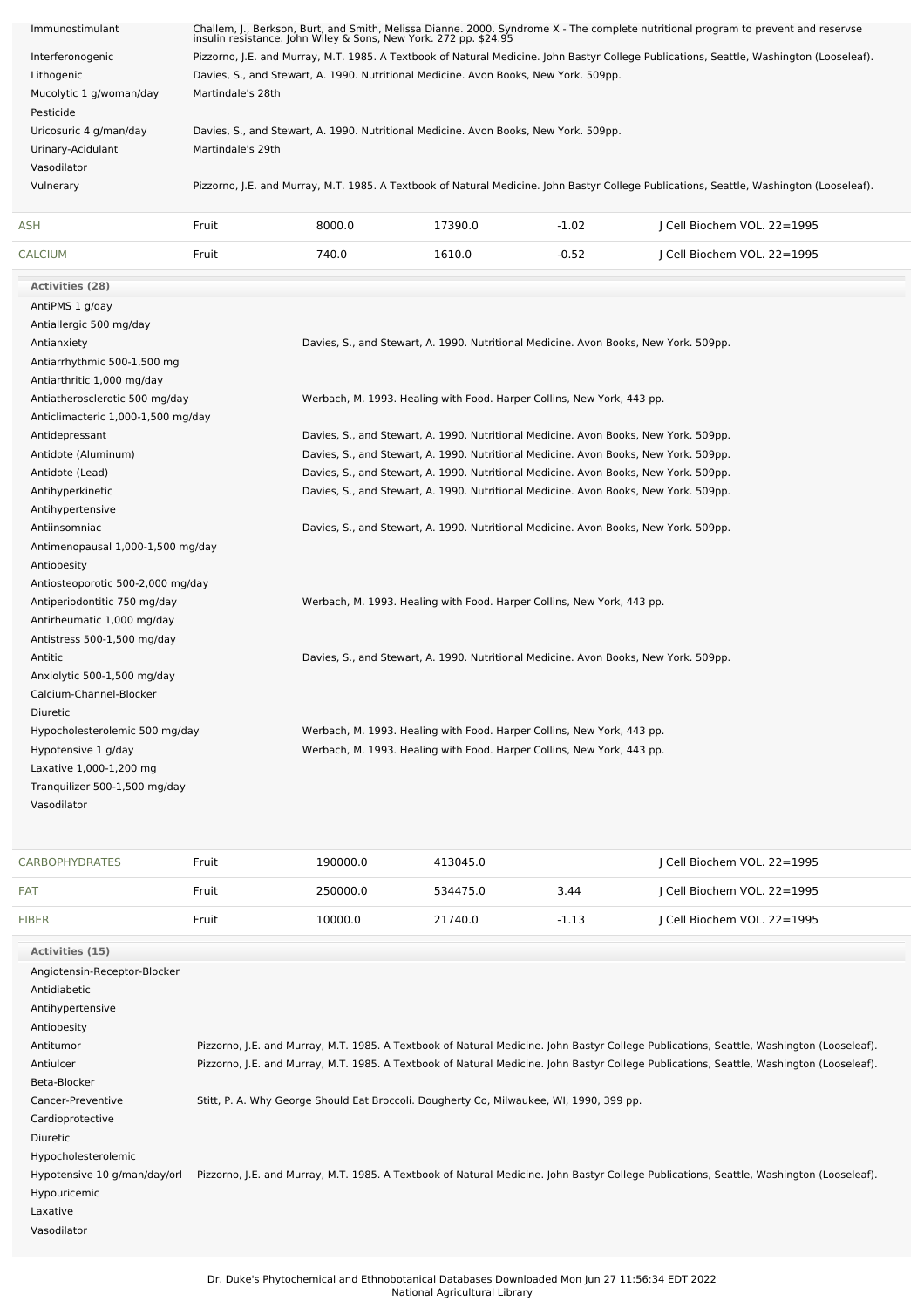| <b>IRON</b>                                | Fruit                                                                                                                                                                                                               | 7.0                                                                                     | 15.0   | $-0.47$ | J Cell Biochem VOL. 22=1995                                                                                                     |  |  |
|--------------------------------------------|---------------------------------------------------------------------------------------------------------------------------------------------------------------------------------------------------------------------|-----------------------------------------------------------------------------------------|--------|---------|---------------------------------------------------------------------------------------------------------------------------------|--|--|
| <b>Activities (6)</b>                      |                                                                                                                                                                                                                     |                                                                                         |        |         |                                                                                                                                 |  |  |
| Antiakathisic                              | Martindale's 29th                                                                                                                                                                                                   |                                                                                         |        |         |                                                                                                                                 |  |  |
| Antianemic                                 | Martindale's 29th                                                                                                                                                                                                   |                                                                                         |        |         |                                                                                                                                 |  |  |
| Anticanker                                 |                                                                                                                                                                                                                     |                                                                                         |        |         |                                                                                                                                 |  |  |
| Anticheilitic                              |                                                                                                                                                                                                                     |                                                                                         |        |         |                                                                                                                                 |  |  |
| Antimenorrhagic 100                        | Davies, S., and Stewart, A. 1990. Nutritional Medicine. Avon Books, New York. 509pp.<br>Pizzorno, J.E. and Murray, M.T. 1985. A Textbook of Natural Medicine. John Bastyr College Publications, Seattle, Washington |                                                                                         |        |         |                                                                                                                                 |  |  |
| mg/day/wmn/orl                             | (Looseleaf).                                                                                                                                                                                                        |                                                                                         |        |         |                                                                                                                                 |  |  |
| Prooxidant                                 |                                                                                                                                                                                                                     |                                                                                         |        |         |                                                                                                                                 |  |  |
|                                            |                                                                                                                                                                                                                     |                                                                                         |        |         |                                                                                                                                 |  |  |
| KILOCALORIES                               | Fruit                                                                                                                                                                                                               | 2760.0                                                                                  | 6000.0 | 3.55    | J Cell Biochem VOL. 22=1995                                                                                                     |  |  |
| <b>NIACIN</b>                              | Fruit                                                                                                                                                                                                               | 2.9                                                                                     | 6.3    | $-0.73$ | Cell Biochem VOL. 22=1995                                                                                                       |  |  |
|                                            |                                                                                                                                                                                                                     |                                                                                         |        |         |                                                                                                                                 |  |  |
| <b>Activities (39)</b>                     |                                                                                                                                                                                                                     |                                                                                         |        |         |                                                                                                                                 |  |  |
| Allergenic                                 |                                                                                                                                                                                                                     | Werbach, M. 1993. Healing with Food. Harper Collins, New York, 443 pp.                  |        |         |                                                                                                                                 |  |  |
| AntiLyme 50 mg/day                         |                                                                                                                                                                                                                     |                                                                                         |        |         |                                                                                                                                 |  |  |
| AntiMeniere's                              |                                                                                                                                                                                                                     |                                                                                         |        |         | Duke, J. A. Writeups or information summaries on approximately 2,000 economic plants, USDA, ARS, Beltsville, MD 20705.          |  |  |
| AntiRaynaud's 1,500-4,000<br>mg/day        |                                                                                                                                                                                                                     |                                                                                         |        |         |                                                                                                                                 |  |  |
| Antiacrodynic                              |                                                                                                                                                                                                                     |                                                                                         |        |         |                                                                                                                                 |  |  |
| Antiallergic 50 mg/2x/day                  |                                                                                                                                                                                                                     | Werbach, M. 1993. Healing with Food. Harper Collins, New York, 443 pp.                  |        |         |                                                                                                                                 |  |  |
| Antialzheimeran                            |                                                                                                                                                                                                                     |                                                                                         |        |         |                                                                                                                                 |  |  |
| Antiamblyopic                              |                                                                                                                                                                                                                     |                                                                                         |        |         |                                                                                                                                 |  |  |
| Antianginal                                |                                                                                                                                                                                                                     |                                                                                         |        |         |                                                                                                                                 |  |  |
| Anticataract                               |                                                                                                                                                                                                                     |                                                                                         |        |         |                                                                                                                                 |  |  |
| Antichilblain                              |                                                                                                                                                                                                                     |                                                                                         |        |         | Jeffery B. Harborne and H. Baxter, eds. 1983. Phytochemical Dictionary. A Handbook of Bioactive Compounds from Plants. Taylor & |  |  |
|                                            | Frost, London. 791 pp.                                                                                                                                                                                              |                                                                                         |        |         |                                                                                                                                 |  |  |
| Anticonvulsant 3 g/day                     |                                                                                                                                                                                                                     | Werbach, M. 1993. Healing with Food. Harper Collins, New York, 443 pp.                  |        |         |                                                                                                                                 |  |  |
| Antidementia                               |                                                                                                                                                                                                                     |                                                                                         |        |         |                                                                                                                                 |  |  |
| Antidermatitic                             |                                                                                                                                                                                                                     | Davies, S., and Stewart, A. 1990. Nutritional Medicine. Avon Books, New York. 509pp.    |        |         |                                                                                                                                 |  |  |
| Antidiabetic                               |                                                                                                                                                                                                                     |                                                                                         |        |         |                                                                                                                                 |  |  |
| Antidysphagic                              |                                                                                                                                                                                                                     |                                                                                         |        |         |                                                                                                                                 |  |  |
| Antiepileptic 3 g/day                      |                                                                                                                                                                                                                     | Werbach, M. 1993. Healing with Food. Harper Collins, New York, 443 pp.                  |        |         |                                                                                                                                 |  |  |
| Antihangover 50 mg                         |                                                                                                                                                                                                                     |                                                                                         |        |         |                                                                                                                                 |  |  |
| Antihistaminic 50 mg 2x/day                | Werbach, M. 1993. Healing with Food. Harper Collins, New York, 443 pp.<br>Werbach, M. 1993. Healing with Food. Harper Collins, New York, 443 pp.                                                                    |                                                                                         |        |         |                                                                                                                                 |  |  |
| Antihyperactivity 1.5-6 g/day              |                                                                                                                                                                                                                     |                                                                                         |        |         |                                                                                                                                 |  |  |
| Antiinsomnic 1 g/day                       |                                                                                                                                                                                                                     | Werbach, M. 1993. Healing with Food. Harper Collins, New York, 443 pp.                  |        |         |                                                                                                                                 |  |  |
| Antineuralgic                              |                                                                                                                                                                                                                     |                                                                                         |        |         |                                                                                                                                 |  |  |
| Antiparkinsonian 100 mg/day                |                                                                                                                                                                                                                     | Werbach, M. 1993. Healing with Food. Harper Collins, New York, 443 pp.                  |        |         |                                                                                                                                 |  |  |
| Antipellagric                              |                                                                                                                                                                                                                     | Davies, S., and Stewart, A. 1990. Nutritional Medicine. Avon Books, New York. 509pp.    |        |         |                                                                                                                                 |  |  |
| Antiscotomic                               |                                                                                                                                                                                                                     |                                                                                         |        |         |                                                                                                                                 |  |  |
| Antispasmodic 100 mg 2x/day<br>Antivertigo |                                                                                                                                                                                                                     | Werbach, M. 1993. Healing with Food. Harper Collins, New York, 443 pp.                  |        |         |                                                                                                                                 |  |  |
| Cancer-Preventive                          |                                                                                                                                                                                                                     | Stitt, P. A. Why George Should Eat Broccoli. Dougherty Co, Milwaukee, WI, 1990, 399 pp. |        |         |                                                                                                                                 |  |  |
| Cardioprotective                           |                                                                                                                                                                                                                     |                                                                                         |        |         |                                                                                                                                 |  |  |
| Circulotonic                               |                                                                                                                                                                                                                     |                                                                                         |        |         |                                                                                                                                 |  |  |
| Fibrinolytic                               |                                                                                                                                                                                                                     |                                                                                         |        |         |                                                                                                                                 |  |  |
| Hepatoprotective                           |                                                                                                                                                                                                                     |                                                                                         |        |         |                                                                                                                                 |  |  |
|                                            |                                                                                                                                                                                                                     |                                                                                         |        |         |                                                                                                                                 |  |  |
| Hepatotoxic                                |                                                                                                                                                                                                                     |                                                                                         |        |         |                                                                                                                                 |  |  |
| Hypocholesterolemic 50-100 mg<br>3x/day    |                                                                                                                                                                                                                     |                                                                                         |        |         |                                                                                                                                 |  |  |
| Hypoglycemic                               |                                                                                                                                                                                                                     |                                                                                         |        |         |                                                                                                                                 |  |  |
| Hypolipidemic                              |                                                                                                                                                                                                                     |                                                                                         |        |         |                                                                                                                                 |  |  |
| Sedative                                   | (Looseleaf).                                                                                                                                                                                                        |                                                                                         |        |         | Pizzorno, J.E. and Murray, M.T. 1985. A Textbook of Natural Medicine. John Bastyr College Publications, Seattle, Washington     |  |  |
| Serotoninergic                             |                                                                                                                                                                                                                     |                                                                                         |        |         | Pizzorno, J.E. and Murray, M.T. 1985. A Textbook of Natural Medicine. John Bastyr College Publications, Seattle, Washington     |  |  |
|                                            | (Looseleaf).                                                                                                                                                                                                        |                                                                                         |        |         |                                                                                                                                 |  |  |
| Vasodilator                                | Martindale's 29th                                                                                                                                                                                                   |                                                                                         |        |         |                                                                                                                                 |  |  |
| <b>PHOSPHORUS</b>                          | Fruit                                                                                                                                                                                                               | 270.0                                                                                   | 585.0  | $-0.8$  | J Cell Biochem VOL. 22=1995                                                                                                     |  |  |
|                                            |                                                                                                                                                                                                                     |                                                                                         |        |         |                                                                                                                                 |  |  |
| <b>Activities (4)</b>                      |                                                                                                                                                                                                                     |                                                                                         |        |         |                                                                                                                                 |  |  |
| Antiosteoporotic                           |                                                                                                                                                                                                                     | Davies, S., and Stewart, A. 1990. Nutritional Medicine. Avon Books, New York. 509pp.    |        |         |                                                                                                                                 |  |  |
| Anxiolytic                                 |                                                                                                                                                                                                                     |                                                                                         |        |         |                                                                                                                                 |  |  |
| Immunostimulant                            | Davies, S., and Stewart, A. 1990. Nutritional Medicine. Avon Books, New York. 509pp.                                                                                                                                |                                                                                         |        |         |                                                                                                                                 |  |  |

Osteogenic Davies, S., and Stewart, A. 1990. Nutritional Medicine. Avon Books, New York. 509pp.